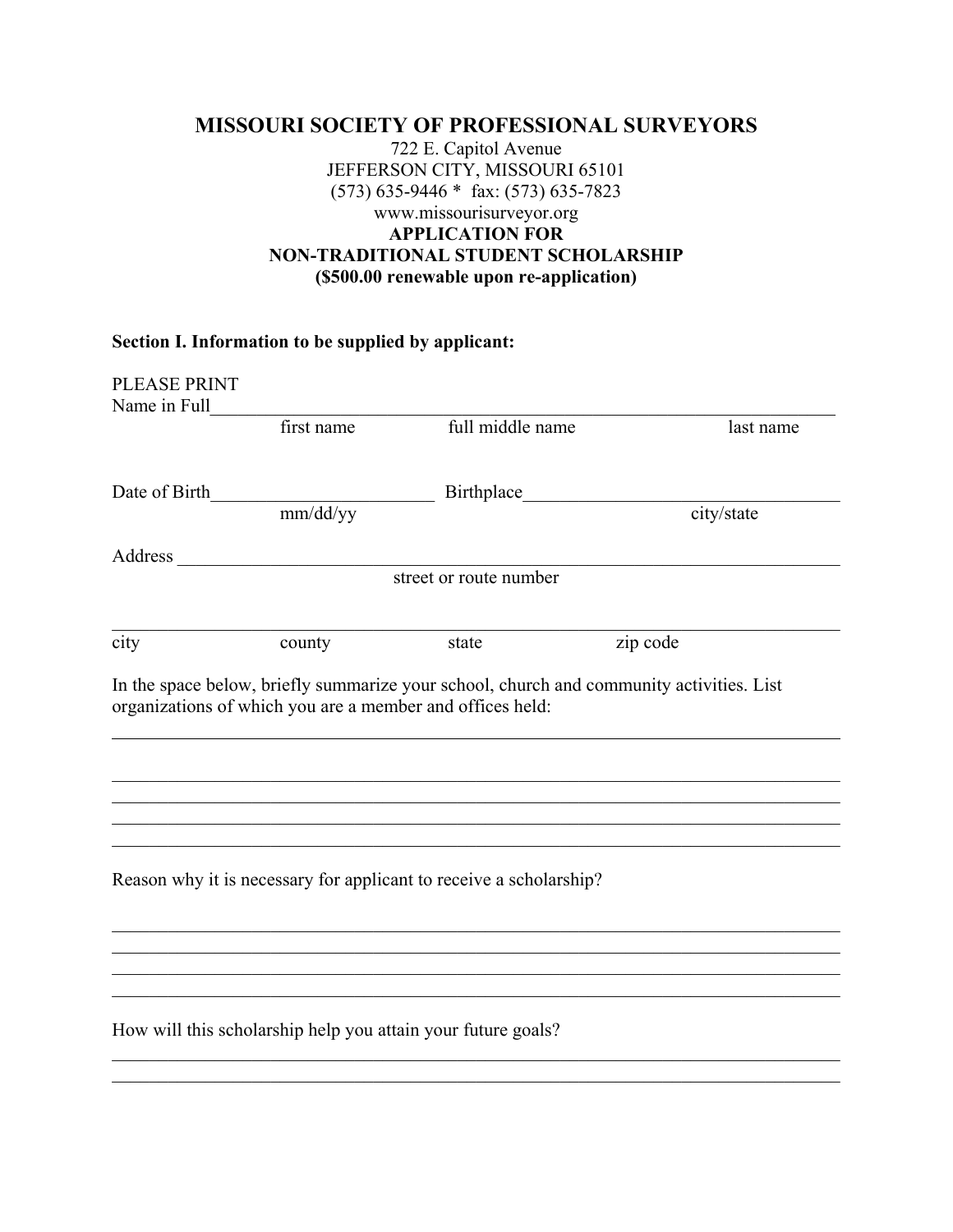What college or university do you plan to attend and its location?

What courses?

Date you entered, or expect to enter: (Month and year) \_\_\_\_\_\_\_\_\_\_\_\_\_\_\_\_\_\_\_\_\_\_\_\_\_\_

What is your employer's policy toward reimbursement of expenses associated with adult continuing education?

Indicate what you have done in planning ahead to help meet your anticipated college expenses.

<u> 1989 - Johann Stoff, amerikansk politiker (d. 1989)</u>

The Applicant herewith consents that the Scholarship Selection Committee is fully informed as to the Applicant's scholastic standing, character, and other factors having a bearing on this Application. The Applicant also agrees to enroll in Scholarship Selection Committee approved surveying related courses in pursuit of a land surveying profession.

**Applicant Signature** 

Date: